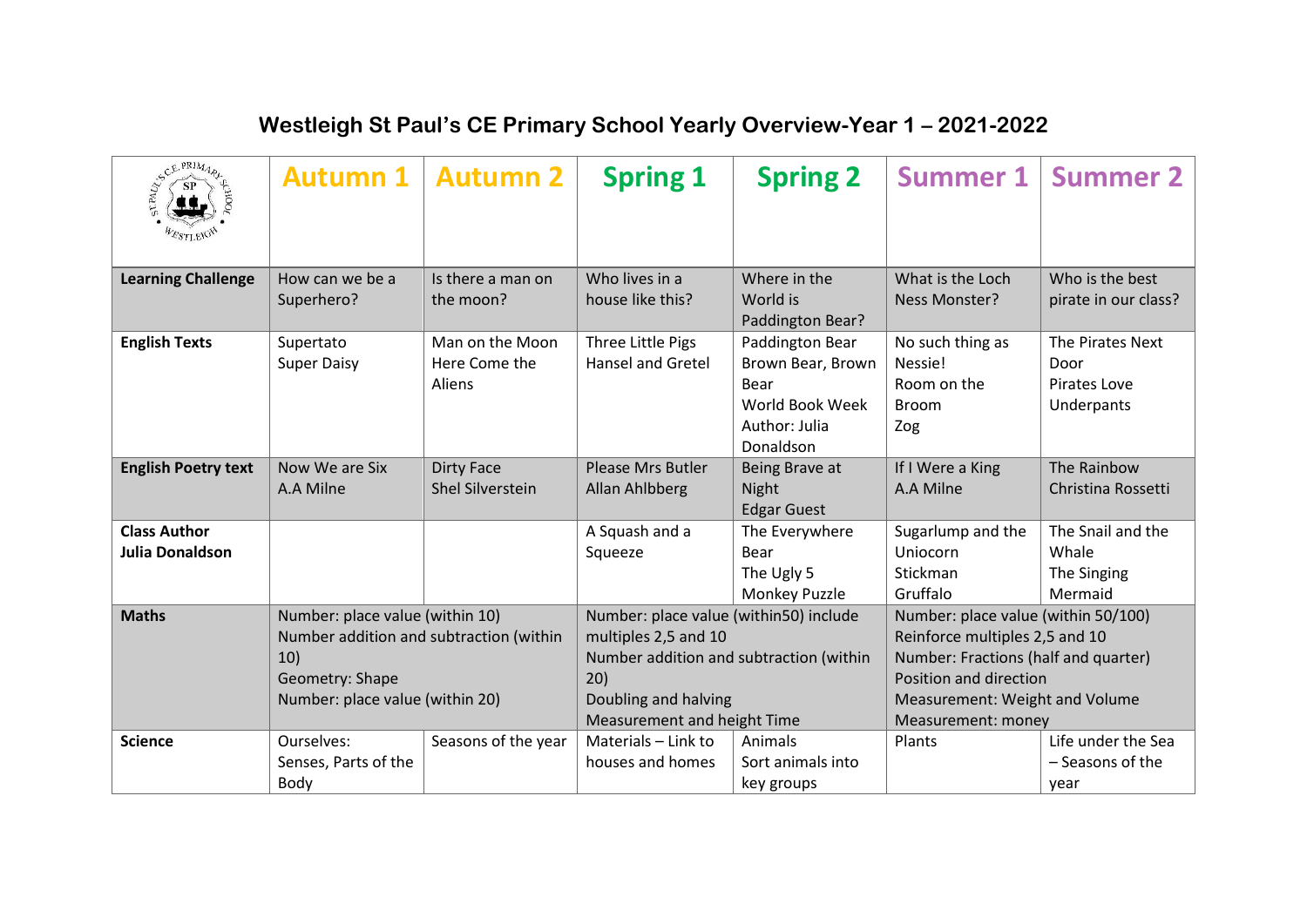|                     |                                                                                    |                                                             | Identify and name<br>different materials,<br>name some of the<br>properties                                                        | Study omnivores,<br>carnivores,<br>similarities and<br>differences<br>between animals  | Basic structure of<br>plants including<br>tress<br>Classifying plants<br>Plants in the UK<br>England - Rose<br>Scotland - thistle<br>Wales - daffodil<br>Ireland - Shamrock |                                                                                                                                                    |
|---------------------|------------------------------------------------------------------------------------|-------------------------------------------------------------|------------------------------------------------------------------------------------------------------------------------------------|----------------------------------------------------------------------------------------|-----------------------------------------------------------------------------------------------------------------------------------------------------------------------------|----------------------------------------------------------------------------------------------------------------------------------------------------|
| <b>Computing</b>    | <b>Computer Skills</b>                                                             | Painting                                                    | <b>Word Processing</b><br><b>Skills</b>                                                                                            | Paint<br>Computer<br>programming toys                                                  | Programming with<br>Scratch                                                                                                                                                 | <b>Using and Applying</b>                                                                                                                          |
| <b>History</b>      | Changes within<br>Living Memory-<br>special occasions<br>what can you<br>remember? | Explorers - Neil<br>Armstrong                               | Changes within<br>living memory -<br>homes and homes<br>in the past                                                                | Exploders:<br>David<br>Attenborough /<br><b>Bear Grylls</b>                            | Significant<br>individuals $-$<br>Contrast Elizabeth I<br>with Elizabeth II                                                                                                 | Explorers -<br>Christopher<br>Columbus<br>significant events<br>beyond living<br>memory - First<br>flight                                          |
| Geography           | Daily: Identify<br>seasonal and daily<br>Autumn weather<br>patterns                | Daily: Identify<br>seasonal and daily<br>- weather patterns | The UK Local Area -<br>Where do I live?<br>Use atlas, maps,<br>globes<br>Daily: Identify<br>seasonal and daily<br>weather patterns | <b>Identifying Spring</b><br>Daily: Identify<br>seasonal and daily<br>weather patterns | Compare and<br>contrast Leigh and<br><b>Loch Ness</b><br>Daily: Identify<br>seasonal and daily<br>weather patterns                                                          | Name and locate<br>seven continents<br>and oceans<br><b>Identify Summer</b><br>Daily: Identify<br>seasonal and daily<br>Summer weather<br>patterns |
| Art/DT              | Draw yourself as a<br>superhero                                                    | Design a moon<br>buggy (DT - wheels<br>and axles)           | Build a house (DT -<br>Hinges)                                                                                                     | Make animals (art<br>$-$ clay)<br>Observational<br>paintings of<br>animals             | Create a mythical<br>creature-Art                                                                                                                                           | Design and build a<br>pirate ship (DT)                                                                                                             |
| <b>Class Artist</b> | Andy Warhol                                                                        |                                                             |                                                                                                                                    |                                                                                        | Picasso                                                                                                                                                                     |                                                                                                                                                    |